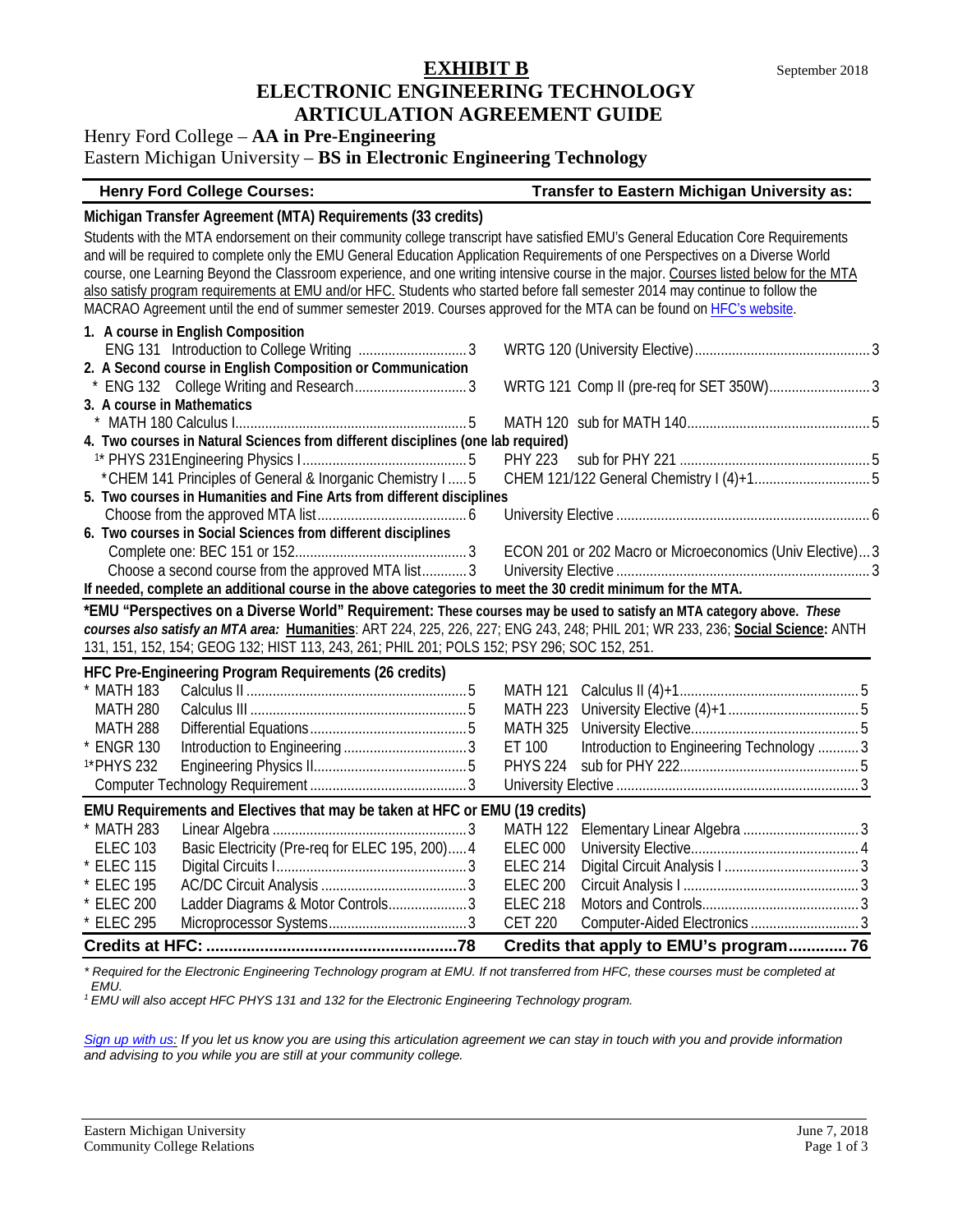## **EXHIBIT B** September 2018 **ELECTRONIC ENGINEERING TECHNOLOGY ARTICULATION AGREEMENT GUIDE**

Henry Ford College – **AA in Pre-Engineering** Eastern Michigan University – **BS in Electronic Engineering Technology**

## **Completion of the Electronic Engineering Technology Program at EMU**

| <b>Major Requirements</b> |                                                         | (48 credits) |
|---------------------------|---------------------------------------------------------|--------------|
| <b>CET 151</b>            | Intro to Computing in Engineering Tech  3               |              |
| <b>CET 427</b>            | Programmable Logic Controller3                          |              |
| <b>ELEC 210</b>           |                                                         |              |
| <b>ELEC 300</b>           |                                                         |              |
| <b>ELEC 310</b>           |                                                         |              |
| <b>ELEC 314</b>           |                                                         |              |
| <b>ELEC 320</b>           |                                                         |              |
| <b>ELEC 326</b>           | Transform Circuit Analysis with Calculus3               |              |
|                           | <sup>1</sup> ELEC 387L4Co-op in Electronic Technology 3 |              |
| <b>ELEC 415</b>           |                                                         |              |
| <b>ELEC 420</b>           | Advanced Microprocessors 3                              |              |
| <b>ELEC 426</b>           | Control Systems Engineering 3                           |              |
| <b>ELEC 450</b>           |                                                         |              |
| QUAL 320                  |                                                         |              |
|                           | SET 350W Engineering Communication3                     |              |
|                           | Choose one course from the following: 3                 |              |
|                           | MET 211 Statics (3)                                     |              |
|                           | MET 314 Applied Thermodynamics & Heat Transfer(3)       |              |
|                           | Minimum Credits at EMU: 48                              |              |
|                           |                                                         |              |
|                           |                                                         |              |

#### **Suggested Sequence for completing the program:**

*Courses may not be offered every semester. Consult with the program coordinator to develop a program of study.* 

*MATH 120 (MATH 180 at HFC) is pre or co-requisite to ELEC 210. MATH 121 (MATH 183 at HFC) is pre or co-requisite to ELEC 310*

| (12 credits)                                      |
|---------------------------------------------------|
|                                                   |
|                                                   |
| ELEC 320 F, pre-reqs: ELEC 214 and CET 151 3      |
|                                                   |
|                                                   |
| MET 314 Applied Thermodynamics & Heat Transfer(3) |
| (9 credits)                                       |
|                                                   |
|                                                   |
|                                                   |
| (12 credits)                                      |
|                                                   |
| ELEC 326 F, pre-reqs: ELEC 210 and MATH 120 3     |
|                                                   |
|                                                   |
| (12 credits)                                      |
|                                                   |
| ELEC 426 W, pre-reqs: ELEC 326 and MATH 121  3    |
| ELEC 450 W, pre-reqs: ELEC 420 and 415 3          |
|                                                   |
|                                                   |

*<sup>1</sup> ELEC 387 may be waived if student has work experience in this field, however, one LBC experience or course must be completed to* 

*graduate. See program advisor for suggestions.*

*<sup>2</sup> Satisfies EMU's Writing Intensive Requirement.*